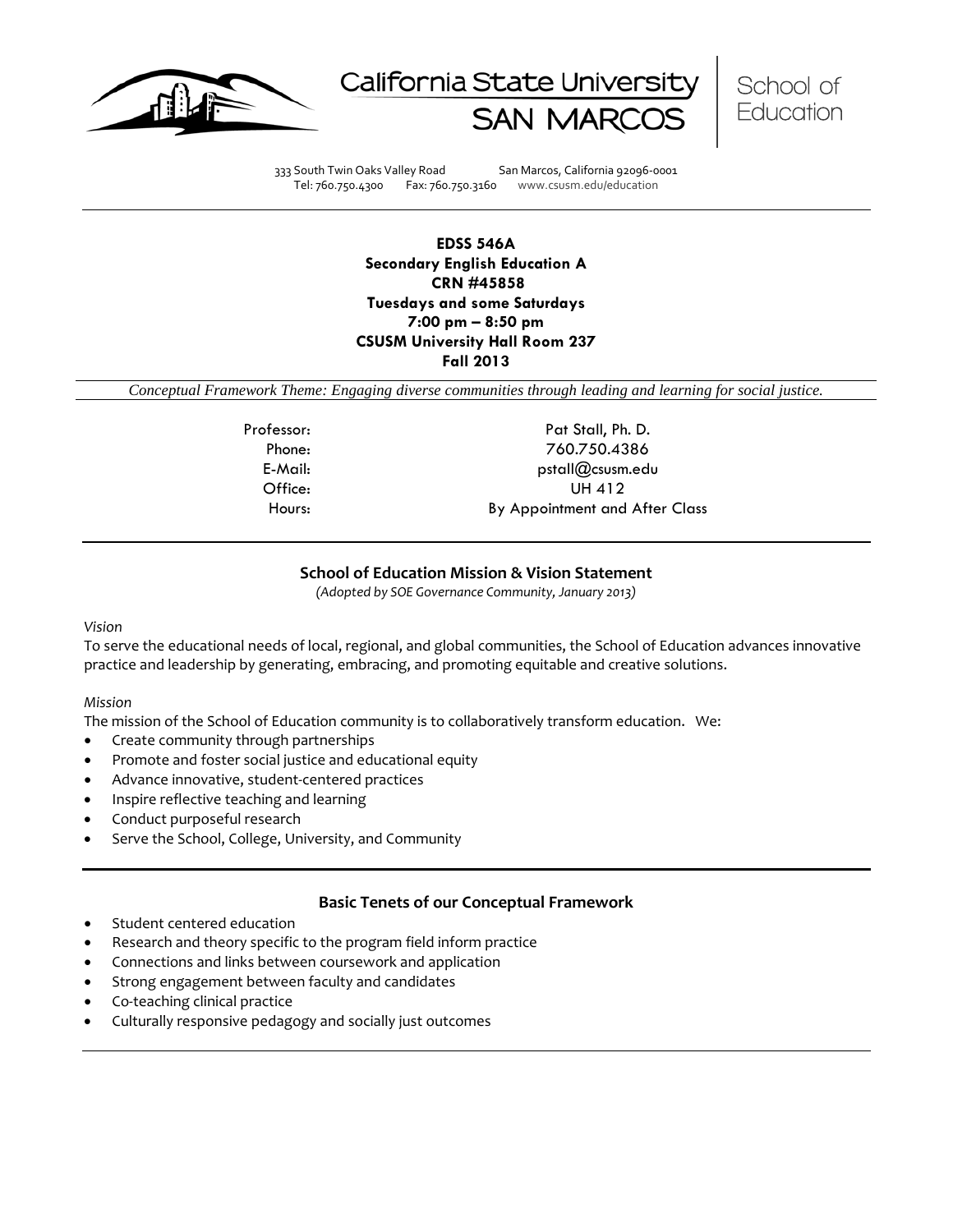# **COURSE DESCRIPTION**

Focuses on developing an understanding of theory, methodology, and assessment of Science in integrated and inclusive secondary classrooms: Part A.

STALL: In this course, students will explore theories and strategies for teaching all facets of language arts: speaking, listening, reading, writing, thinking, viewing and collaborating (although these are artificial separations), paying particular attention to scaffolding student learning for access and success. Students will be required to apply their learning in related assignments and clinical practice experiences during teaching and/or observations.

# **Course Prerequisites**

Admission to the Single Subject Program, EDUC 350, EDUC 364, & EDUC 422

# **Course Objectives**

# **MESSAGES FOR SUCCESSFUL TEACHING**

This is a rigorous program and profession and you are fortunate to be here. Take pride in being part of the program you chose and realize that you represent CSUSM and the teaching profession at all times.

# **ATTITUDE IS EVERYTHING! Guiding principles:**

#### **1. All Students Can Learn.**

Teachers are responsible for the learning outcomes of every child. Tell your students you believe in them.

# **2. Relationships are the Key to Success. Reputation is Everything. Perception is Reality. This is a Year- Long Interview.**

Be a good colleague. Everyone you encounter may be your unofficial letters of recommendation. Social and Cooperative Skills are needed with students, colleagues, administrators, families and the community. The education community is very small. You never know who knows whom, or who can help you get your ideal teaching position. Candidates who do not understand this early-on may encounter barriers to getting hired. What you do EVERY day matters!

# **3. It's Not About You, It is All About Your Students.**

Learn who your students are, what they value, how they learn and how they feel validated and motivated to learn. Differentiate content, process and product based on each student's readiness learning profile and interests. Be respectful.

# **4. Ensure Social Justice and Equity.**

Teaching is a political act. Effective teachers are change agents. Supporting the status quo is supporting failure. Remember, you cannot change systems with the same practices and processes that were used to create them.

# **5. Listen and Learn.**

Pay attention to classroom and workplace discussion protocols. Listen and learn the culture of your school and the community context. Be respectful to your Cooperating Teacher, On-site Liaison and University Supervisor - they are your on-site support team!! Benefit from their expertise and experience. Learn the culture and the politics and develop a positive reputation to position yourself to transform education. At school meetings find ways to confirm and support, not challenge.

# **THE DAY TO DAY**……

# **6. If You Fail to Plan, You Plan to Fail. Be Prepared. Be Reflective.**

You are expected to have a lesson plan for each and every day you teach. Evidence of learning should be monitored continuously and in a variety of ways. Reflect on what worked and what didn't work every period.

# **7. Engaging Lessons/Activities and Your Positive Attitude Are The Best Management Approach. (refer to #1)**

"Idle hands are the devil's tools" (Chaucer's 'Tale of Melibee', c. 1386). If idleness is the root of mischief, then educators need to make sure they design engaging activities that take into account students' readiness levels, learning profiles and interests. If a lesson challenges students then they will not find ways to challenge you.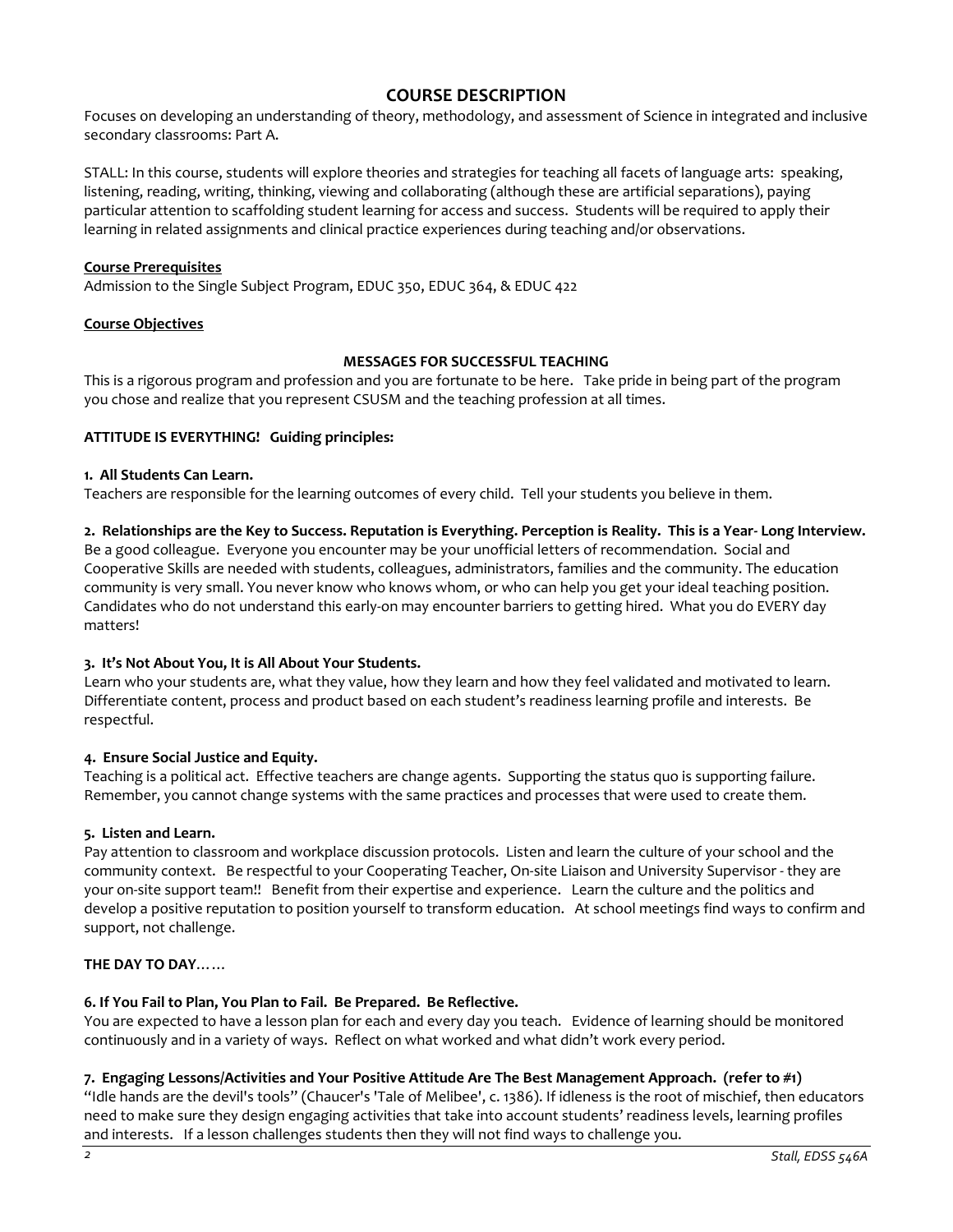# **8. Do The Work. Step it Up. Try. Actions and Non-Actions Speak. Be Present.**

You have to do the work. Push yourself to do your best. Be mindful of your actions, because they speak more than your words. Colleagues and students will judge you on what you do and do not do. A lack of action may reflect poorly on your effectiveness. Colleagues and students will look for evidence of your effectiveness. A lack of evidence can be perceived as failure. If you observe a problem and do not act, you are sending the message that that action is approved.

# **AND FINALLY…..**

# **9. Be Flexible.**

Be open to and enthusiastic for learning (Disposition 6 & 8).

# **10. Enjoy the Experience.**

Enjoy the developmental process. Have fun with the students. This profession can be life affirming.

# **Required Texts and References**

- Burke, Jim. The English Teacher's Companion., 4<sup>th</sup> edition. Portsmouth: Boynton/Cook, 1999.
- Graff, Gerald and Birkenstein, Cathy. *They Say/I Say*: W.W. Norton and Company, Inc. 2010.
- **California's Common Core Standards for English Language Arts and Literacy in History/Social Studies, Science**

**and Technical Subjects.** <http://www.cde.ca.gov/re/cc/>

**California Curriculum Frameworks**:<http://www.cde.ca.gov/ci/cr/cf/allfwks.asp>

# **Resources (for starters)**

- They Say, I Say Blog <http://www.theysayiblog.com/>
- Read write think: sponsored by the International Reading Association and National Council of Teachers of English<http://www.readwritethink.org/>

# **Authorization to Teach English Learners**

This credential program has been specifically designed to prepare teachers for the diversity of languages often encountered in California public school classrooms. The authorization to teach English learners is met through the infusion of content and experiences within the credential program, as well as additional coursework. Candidates successfully completing this program receive a credential with authorization to teach English learners. *(Approved by CCTC in SB 2042 Program Standards, August 02)*

# **STUDENT LEARNING OUTCOMES**

Teacher Candidates will be required to complete a Teaching Performance Assessment, show proof of Teacher Performance Expectations and complete critical assessment tasks- specific assignments for this course. It is the teacher candidates responsibility to understand expectations and complete assignments by stated due dates.

# **Teacher Performance Expectation (TPE) Competencies**

This course is designed to help teachers seeking the Single Subject Credential to develop the skills, knowledge, and attitudes necessary to assist schools and districts in implementing an effective program for all students in the area of English/Language Arts. The successful candidate must be able to demonstrate their understanding and ability to apply each of the TPE's, that is, merge theory and practice in order to realize a comprehensive and extensive educational program for all students. This course will emphasize the following TPEs:

• **TPE 1B - Subject-Specific Pedagogical Skills for Single Subject Teaching Assignments** *Understands and uses the state-adopted academic content standards Develops planning instruction that addresses the standards Consistently demonstrates the ability to teach to the standards*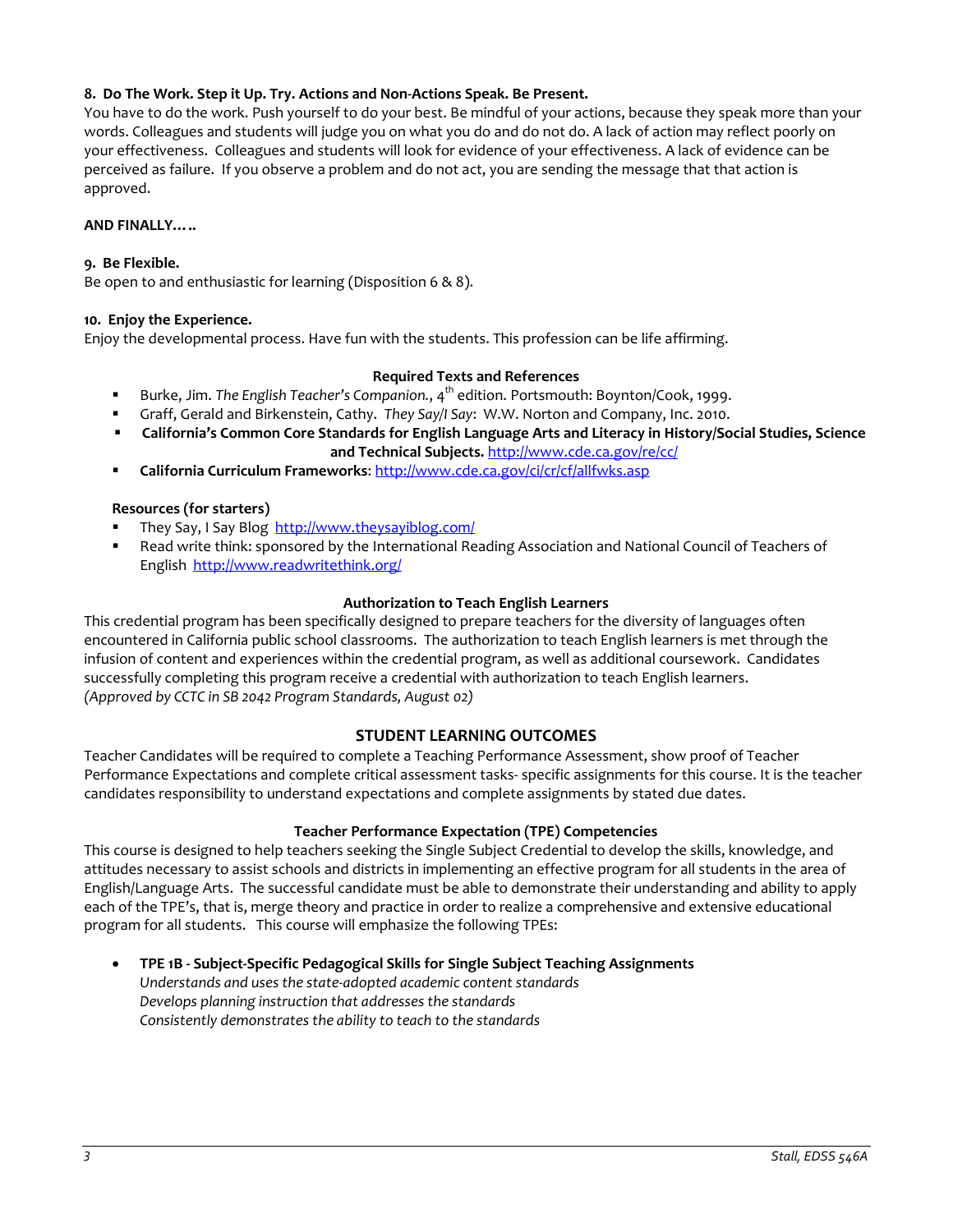# • **TPE 4 - Making Content Accessible**

*States in every lesson plan the State standards Uses activities and materials that support stated objectives Uses multiple ways to reinforce the content of the standard Follows a logical, sequence of instruction in the lesson plan*

# • **TPE 5 - Student Engagement**

*Ensures students understand the objective of the lesson Actively involves students with the lesson Uses a variety of strategies to involve the students and increase their understanding of the lessons objectives*

# • **TPE 6c - Developmentally Appropriate Practices in Grades 9 -12**

*Understanding important characteristics of the learners Designing instructional activities Providing developmentally appropriate educational experiences*

# • **TPE 9 - Instructional Planning**

*Establishing academic learning goals Connecting academic content to the students backgrounds, needs, and abilities Selecting strategies/activities/materials/resources*

# • **TPE 10 - Instructional Time**

*Appropriately allocates instructional time to maximize student achievement Effectively and efficiently maximizes instructional time through management based on reflection and consultation Adjusts the use of instruction time to optimize learning opportunities*

# **California Teacher Performance Assessment (CalTPA)**

Beginning July 1, 2008 all California credential candidates must successfully complete a state-approved system of teacher performance assessment (TPA), to be embedded in the credential program of preparation. At CSUSM this assessment system is called the CalTPA or the TPA for short.

To assist your successful completion of the TPA, a series of informational seminars are offered over the course of the program. TPA related questions and logistical concerns are to be addressed during the seminars. Your attendance to TPA seminars will greatly contribute to your success on the assessment.

Additionally, SoE classes use common pedagogical language, lesson plans (lesson designs), and unit plans (unit designs) in order to support and ensure your success on the TPA and more importantly in your credential program.

The CalTPA Candidate Handbook, TPA seminar schedule, and other TPA support materials can be found on the SoE website: <http://www.csusm.edu/education/CalTPA/ProgramMaterialsTPA.html>

Task 1: Principles of Context-Specific and Developmentally Appropriate Pedagogy

- Case Study 1: Developmentally appropriate pedagogy
- Case Study 2: Assessment practices
- Case Study 3: Adaptation of content-specific pedagogy for English Learners, and
- Case Study 4: Adaptation of content-specific pedagogy for students with special needs.

# **Assessment of Professional Dispositions**

Assessing a candidate's dispositions within a professional preparation program is recognition that teaching and working with learners of all ages requires not only specific content knowledge and pedagogical skills, but positive attitudes about multiple dimensions of the profession. The School of Education has identified six dispositions – social justice and equity, collaboration, critical thinking, professional ethics, reflective teaching and learning, and life-long learning—and developed an assessment rubric. For each dispositional element, there are three levels of performance - *unacceptable*, *initial target*, and *advanced target*. The description and rubric for the three levels of performance offer measurable behaviors and examples.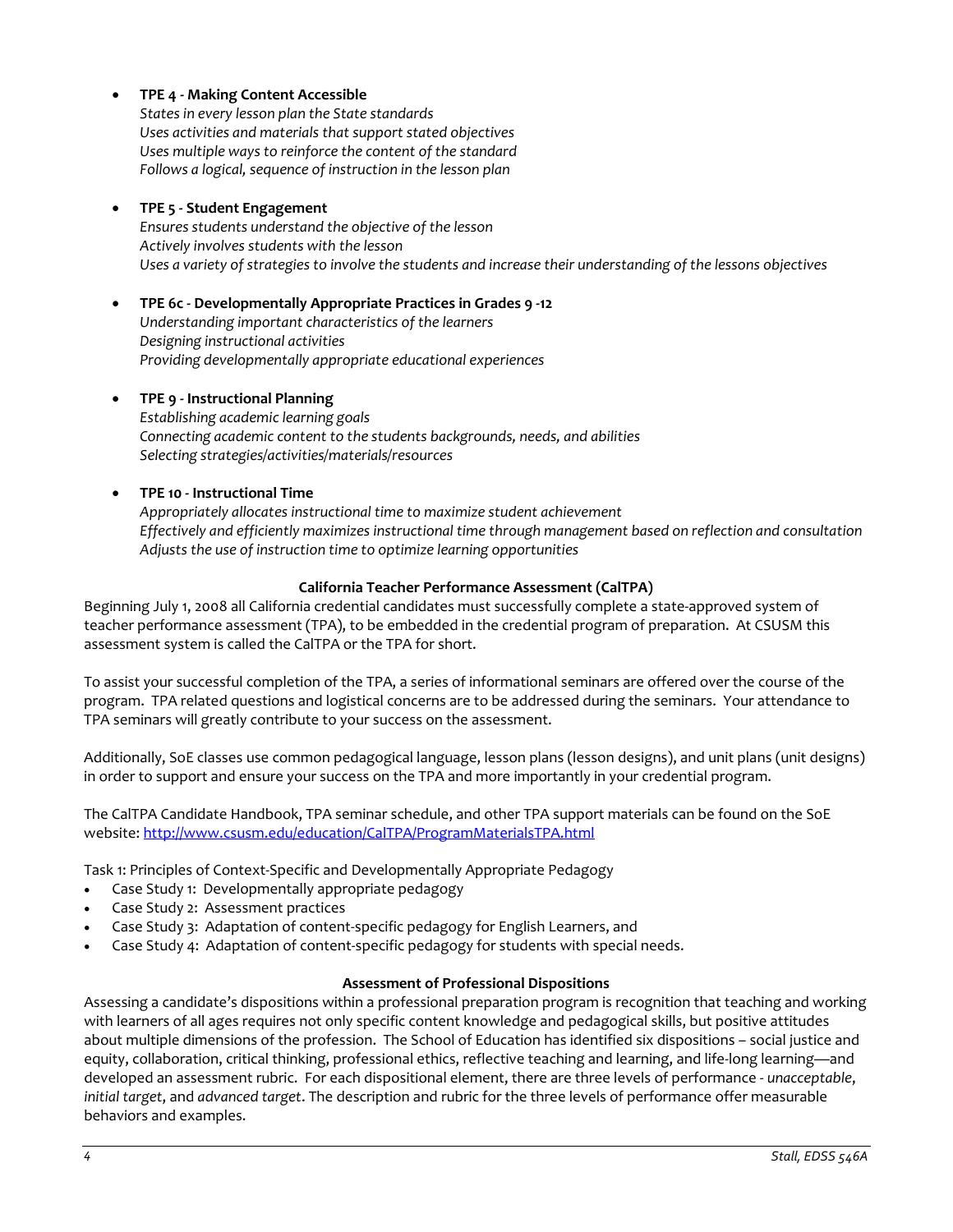The assessment is designed to provide candidates with ongoing feedback for their growth in professional dispositions and includes a self-assessment by the candidate. The dispositions and rubric are presented, explained and assessed in one or more designated courses in each program as well as in clinical practice. Based upon assessment feedback candidates will compose a reflection that becomes part of the candidate's Teaching Performance Expectation portfolio. Candidates are expected to meet the level of *initial target* during the program.

# **School of Education Attendance Policy**

Due to the dynamic and interactive nature of courses in the School of Education, all candidates are expected to attend all classes and participate actively. At a minimum, candidates must attend more than 80% of class time, or s/he may not receive a passing grade for the course at the discretion of the instructor. Individual instructors may adopt more stringent attendance requirements. Should the student have extenuating circumstances, s/he should contact the instructor as soon as possible. *Notification of an absence does not constitute an excuse. (Adopted by the COE Governance Community, December, 1997).*

# **Candidates with Disabilities Requiring Reasonable Accommodations**

Candidates with disabilities who require reasonable accommodations must be approved for services by providing appropriate and recent documentation to the Office of Disable Student Services (DSS). This office is located in Craven Hall 4300, and can be contacted by phone at (760) 750-4905, or TTY (760) 750-4909. Candidates authorized by DSS to receive reasonable accommodations should meet with their instructor during office hours or, in order to ensure confidentiality, in a more private setting.

# **All University Writing Requirement**

The writing requirement of 2500 words will be met through reading responses, teacher interview, strategy matrix, lesson plans and unit plan.

# **CSUSM Academic Honesty Policy**

"Candidates will be expected to adhere to standards of academic honesty and integrity, as outlined in the Student Academic Honesty Policy. All written work and oral presentation assignments must be original work. All ideas/materials that are borrowed from other sources must have appropriate references to the original sources. Any quoted material should give credit to the source and be punctuated with quotation marks.

Candidates are responsible for honest completion of their work including examinations. There will be no tolerance for infractions. If you believe there has been an infraction by someone in the class, please bring it to the instructor's attention. The instructor reserves the right to discipline any student for academic dishonesty in accordance with the general rules and regulations of the university. Disciplinary action may include the lowering of grades and/or the assignment of a failing grade for an exam, assignment, or the class as a whole."

Incidents of Academic Dishonesty will be reported to the Dean of Students. Sanctions at the University level may include suspension or expulsion from the University.

# **Plagiarism:**

As an educator, it is expected that each student will do his/her own work, and contribute equally to group projects and processes. Plagiarism or cheating is unacceptable under any circumstances. If you are in doubt about whether your work is paraphrased or plagiarized see the Plagiarism Prevention for Students website [http://library.csusm.edu/plagiarism/index.html.](http://library.csusm.edu/plagiarism/index.html) If there are questions about academic honesty, please consult the University catalog.

# **Use of Technology:**

Candidates are expected to demonstrate competency in the use of various forms of technology (i.e. word processing, electronic mail, Moodle, use of the Internet, and/or multimedia presentations). Specific requirements for course assignments with regard to technology are at the discretion of the instructor. Keep a digital copy of all assignments for use in your teaching portfolio. All assignments will be submitted online, and some will be submitted in hard copy as well. Details will be given in class.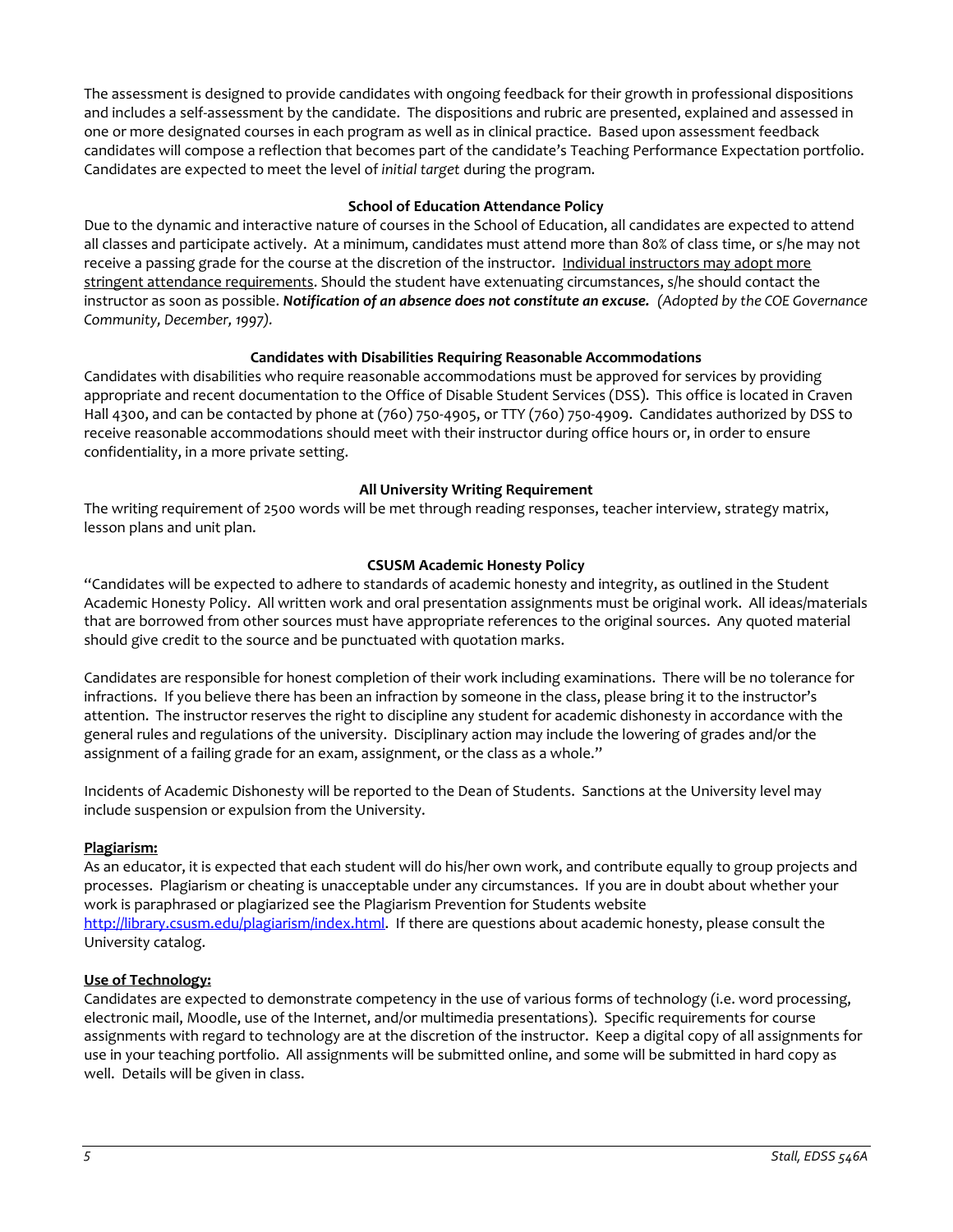# **Electronic Communication Protocol:**

Electronic correspondence is a part of your professional interactions. If you need to contact the instructor, e-mail is often the easiest way to do so. It is my intention to respond to all received e-mails in a timely manner. Please be reminded that e-mail and on-line discussions are a very specific form of communication, with their own nuances and etiquette. For instance, electronic messages sent in all upper case (or lower case) letters, major typos, or slang, often communicate more than the sender originally intended. With that said, please be mindful of all e-mail and on-line discussion messages you send to your colleagues, to faculty members in the School of Education, or to persons within the greater educational community. All electronic messages should be crafted with professionalism and care. Things to consider:

- Would I say in person what this electronic message specifically says?
- How could this message be misconstrued?
- Does this message represent my highest self?
- Am I sending this electronic message to avoid a face-to-face conversation?

In addition, if there is ever a concern with an electronic message sent to you, please talk with the author in person in order to correct any confusion.

# **Course Requirements and Grading Standards**

Teacher education is a professional preparation program. It is expected that teacher candidates will come to class prepared to discuss the readings, submit required assignments, and participate in class activities. Teacher candidates are expected to adhere to academic honesty and integrity, standards of dependability, confidentiality and writing achievement. Because it is important for teachers to be able to effectively communicate their ideas to students, parents, colleagues, and administrators, writing that is original, clear and error-free is a priority for the School of Education. Points will be deducted if assignments are submitted late. *Half credit for any late assignments turned in within one week of the original due date. No assignments will be accepted after one week.*

It is expected that work will be turned in on time. Please discuss individual issues with the instructor.

#### **EDSS 546A SECONDARY ENGLISH METHODS Course Assignment Descriptions**

**I. Concepts and Essential Questions**

# **Know your students**

How will you get to know your students? How will this knowledge enhance your teaching and your students' learning? How will you apply and implement this knowledge into your curriculum and your pedagogy? What place does knowledge of your students have in the scaffolding of learning? How and why will you form relationships and communication lines with parents?

# **Organization and management**

What is the effect of your planning and organization on your students' learning? How will you manage the paper load and provide appropriate and helpful feedback for 175+ students? What role will students play in your organizational and management plan? How will you organize yourself so that you have a life outside your classroom?

# **Academic components of the English classroom**

What is the place of vocabulary in your English classroom? What is the place of grammar in your English classroom? What effective, research-based approaches will you use for developing your students' writing proficiency? How will you teach students to be independent, critical readers and 'comprehenders'? How will you know students understand and are progressing? How will you model the [real life power] of lifelong reading, a well-developed vocabulary, and strong writing skills?

# **Critical thinking**

What is the role of inquiry in your English curriculum? How will you use questioning to scaffold understanding and encourage your students' critical thinking? How do conversation and writing help your students to think?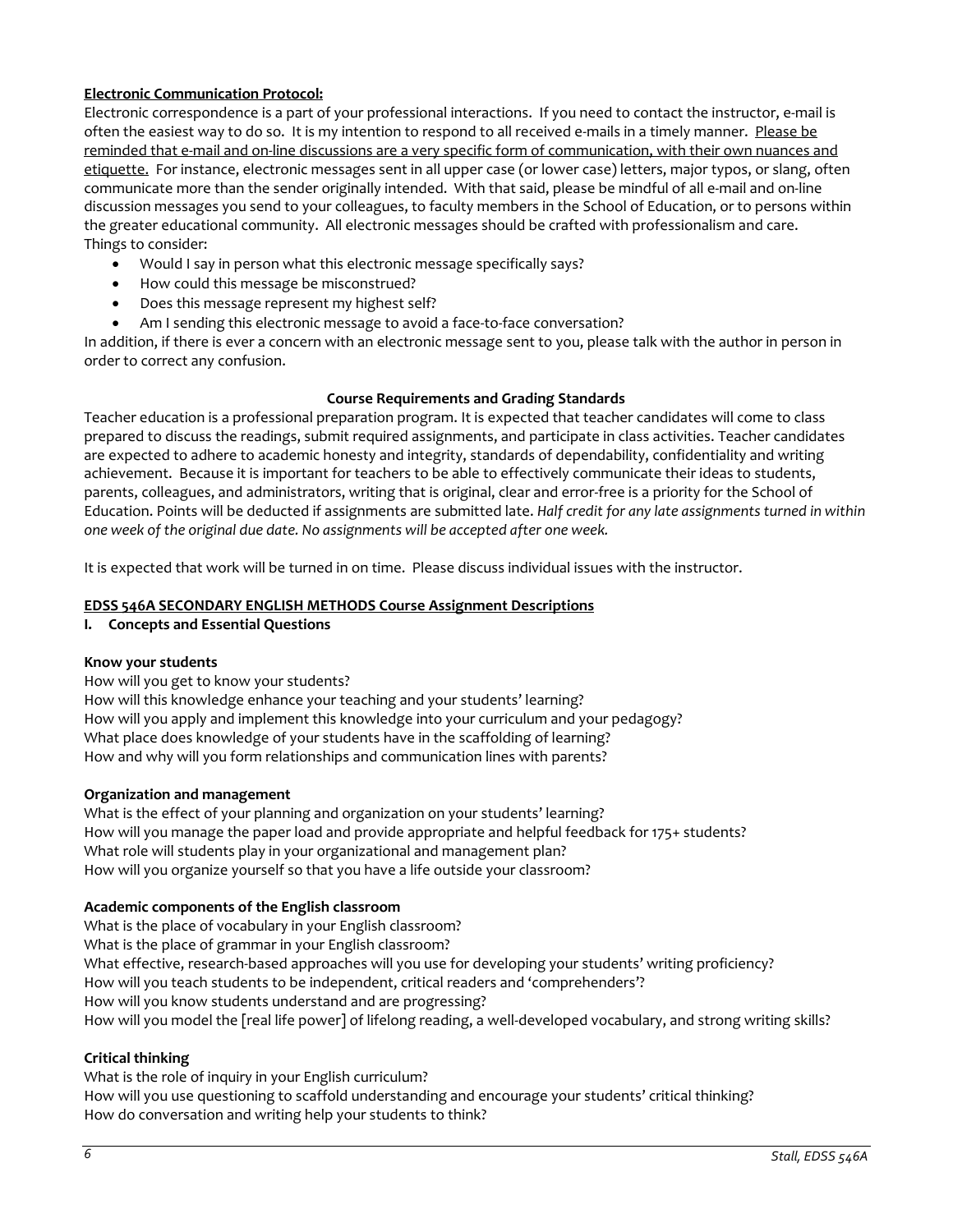# **Social justice in your English classroom**

What does an effective learning environment in your classroom look like, feel like? How will you develop a community of learners that is inclusive? How will you teach respect through your actions and through your curriculum? How will you ensure that your classroom is student-centered? What place and effect will gender, race, and culture have on learning in your English classroom?

# **Transforming the English classroom for the 21st century**

How will you engage in professional conversations and discussions with colleagues, administrators, and policy makers to effect change in the curriculum?

What expectations do you have for all of your students to become proficient readers and writers as requisites for navigating the 21<sup>st</sup> Century?

# **Assignments (in brief)**

- **Reading Responses (20 points possible)**: In order to have effective discussions within our classroom, you will be asked to come to class prepared with the readings for the week. You will hand in reading responses in the format assigned on the syllabus.
- **Semester Curriculum Calendar/overview, Unit Calendar/overview (40 points possible):**  Part I. Each student will be responsible for creating a curriculum calendar/overview for the class they are teaching in Clinical Practice I. This calendar/overview will be created using Understanding by Design methodology, the CA content and common core Standards, ELD standards, textbooks and other supplemental material. You may use a graphic organizer (calendar type) or write a one-page narrative overview. Part II. You will also include a calendar/overview of the unit (1-2 weeks) for which you have primary responsibility for planning and teaching. This calendar/overview will be created using Understanding by Design methodology, the CA content and common core Standards, ELD standards textbooks and other supplemental material. You may use a graphic organizer (calendar type) or write a one-page narrative overview.
- **Teaching English Learners in Clinical Practice I**: **Lesson Design, Implementation and Reflection. (40 points)** In this assignment, you will design a content lesson that is based on a Common core standard and CA Content standard and is differentiated for English Learners so as to ensure that your English Learner students have access to the core curriculum. You will also need to include an ELD standard in your lesson plan. You will implement the lesson and reflect upon your teaching. It is not a requirement, but I would suggest that you ask your cooperating teacher to observe you teaching this lesson and use the guide questions in the analysis and reflection to help you reflect on this lesson.
- **Thoughtful participation (assessed partially by Professional Dispositions):** Being a teacher involves more than planning lessons and delivering instruction. You must be able to articulate the reasons behind your curricular decisions, to advocate for students, and to defend policies about which you feel strongly. Engaging in professional conversations with parents, administrators, other teachers, and the public is imperative for teachers today. To that end, we expect that each student will participate actively and thoughtfully in each class session.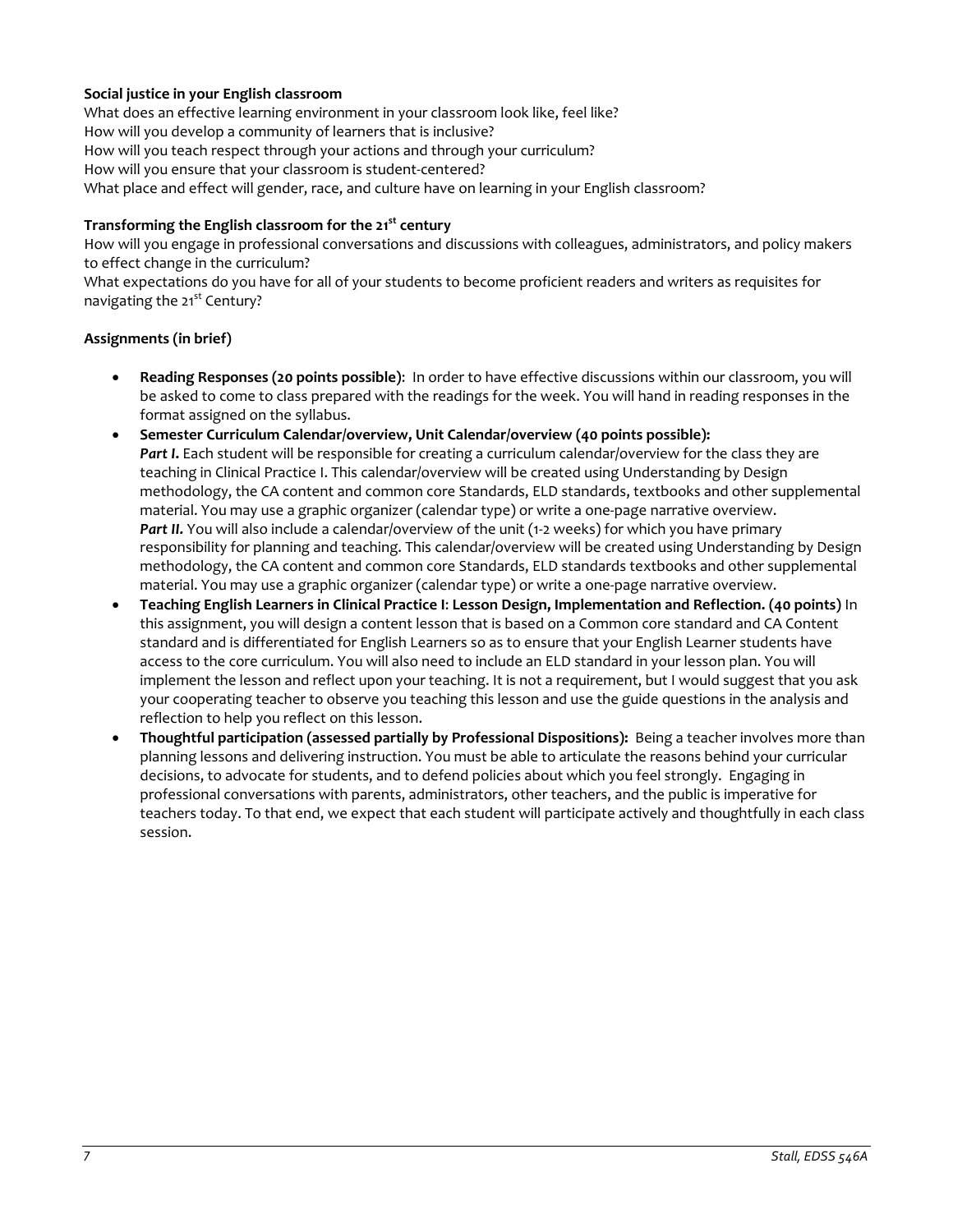# **EDSS 544A and 546A SECONDARY ENGLISH/Social Studies METHODS Course CALENDAR**

Although this schedule is carefully planned, the instructor reserves the right to make changes based on unforeseen circumstances and teachable moments. If you are not enrolled in both courses

# Red = EDSS 544/ Social Studies only Blue = EDSS 546/ English only Green = Joint sessions

| Session        | Topic                            | Your Responsibilities                                                                                                                                          |  |  |  |
|----------------|----------------------------------|----------------------------------------------------------------------------------------------------------------------------------------------------------------|--|--|--|
| Date           |                                  |                                                                                                                                                                |  |  |  |
| #1             | <b>Joint Session</b>             | Bring copy or have electronic access to the Frameworks and Standards for                                                                                       |  |  |  |
| 8/27           | Why teach English, Social        | your subject area and the Common Core Standards. Peruse the                                                                                                    |  |  |  |
| Joint          | Studies, and/or Humanities?      | introductions to these documents and the table of contents to begin to                                                                                         |  |  |  |
| Session        |                                  | familiarize yourself with how they are organized.                                                                                                              |  |  |  |
|                | CA Frameworks, Standards and     | California's Common Core Standards for English Language Arts and                                                                                               |  |  |  |
|                | the CA Common Core               | Literacy in History/Social Studies, Science and Technical Subjects.                                                                                            |  |  |  |
|                | <b>Standards</b>                 | http://www.cde.ca.gov/re/cc/                                                                                                                                   |  |  |  |
|                |                                  | California Curriculum Frameworks:                                                                                                                              |  |  |  |
|                |                                  | http://www.cde.ca.gov/ci/cr/cf/allfwks.asp                                                                                                                     |  |  |  |
| #2             | <b>Joint Session</b>             | Bring textbooks for your methods course(s).                                                                                                                    |  |  |  |
| 9/3            | What are the big ideas in        | Reading Response:                                                                                                                                              |  |  |  |
| Joint          | English, Social Studies and/or   | Read and become more familiar with the CA content standards and                                                                                                |  |  |  |
| Session        | Humanities?                      | Common Core Standards for the particular subject and grade level in                                                                                            |  |  |  |
|                | Challenge of the CA Common       | your CP placement. How are those standards addressed, used, and                                                                                                |  |  |  |
|                | Core Standards.                  | referenced in your current teaching situation? (one paragraph)                                                                                                 |  |  |  |
|                |                                  | Use the Literacy Tracking graphic organizer posted on Cougar Courses<br>$\bullet$<br>to begin to record the reading, writing, listening, speaking, vocabulary, |  |  |  |
|                | Incorporation of the ELD         | and grammar activities in your CP classroom. Bring the completed                                                                                               |  |  |  |
|                | Standards in content areas       | organizer to class on 9/24.                                                                                                                                    |  |  |  |
| #3             | <b>English</b>                   | Reading Response: In Burke's book, read the introduction and chapters 1, 2,                                                                                    |  |  |  |
| 9/10           | Parts of your English            | and 3. Highlight and make marginal notes from each section in the                                                                                              |  |  |  |
| English        | Curriculum (refer to standards). | chapters. Respond to "Pause and Reflect" questions as directed in Cougar                                                                                       |  |  |  |
| only           | How do you fit it all in?        | Courses.                                                                                                                                                       |  |  |  |
|                | What are the big ideas in        |                                                                                                                                                                |  |  |  |
|                | teaching English?                |                                                                                                                                                                |  |  |  |
| #4             | <b>Social Studies</b>            | Reading Response: Choice Book small group discussions according to your                                                                                        |  |  |  |
| 9/17           | Parts of your Social Studies     | reading plan.                                                                                                                                                  |  |  |  |
| Social         | Curriculum (refer to standards). |                                                                                                                                                                |  |  |  |
| <b>Studies</b> | How do you fit it all in?        |                                                                                                                                                                |  |  |  |
| only           | What are the big ideas in        |                                                                                                                                                                |  |  |  |
|                | teaching Social Studies          |                                                                                                                                                                |  |  |  |
| #5             | <b>Joint Session</b>             | DUE: Semester Curriculum Calendar/Overview Part I.                                                                                                             |  |  |  |
| 9/24           | Language Development and         | Bring your Literacy Tracking graphic organizer where you recorded the                                                                                          |  |  |  |
|                | reading support in your English, | reading, writing, listening, speaking, vocabulary, and grammar activities                                                                                      |  |  |  |
|                | Social Studies, and/or           | and ELD supports in your CP classroom.                                                                                                                         |  |  |  |
|                | Humanities Classroom.            |                                                                                                                                                                |  |  |  |
| #6             | <b>Social Studies</b>            | Reading Response: Choice Book small group discussions according to your                                                                                        |  |  |  |
| 10/1           | Tim Leary, Social Studies        | reading plan.                                                                                                                                                  |  |  |  |
|                | Teacher, RBV                     |                                                                                                                                                                |  |  |  |
|                | Incorporating cultural           |                                                                                                                                                                |  |  |  |
|                | perspective and multiple         |                                                                                                                                                                |  |  |  |
|                | viewpoints.                      |                                                                                                                                                                |  |  |  |
|                |                                  |                                                                                                                                                                |  |  |  |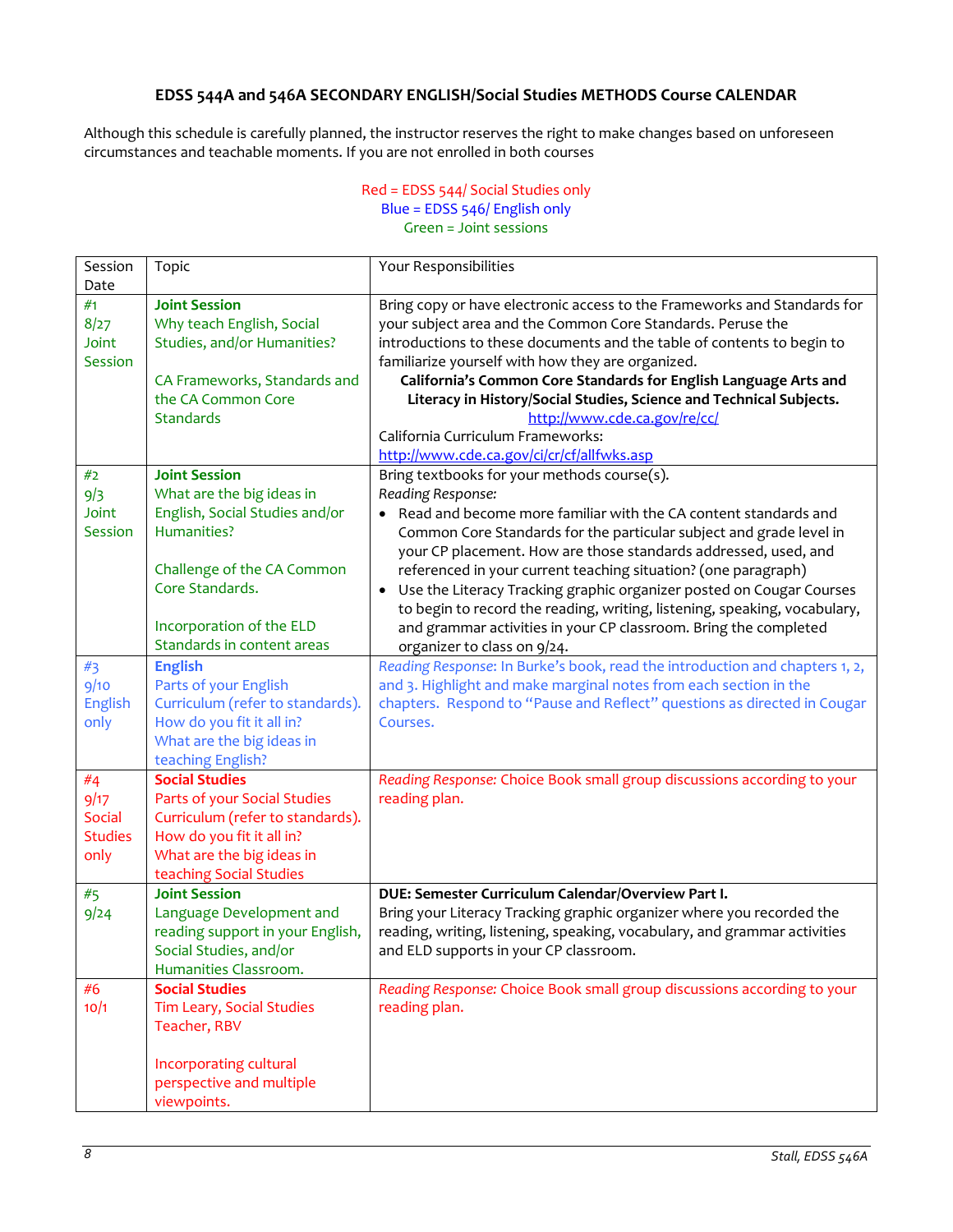| #7<br>10/8   | <b>English</b><br>Jen Franey, English Teacher<br>and Curriculum Developer,<br>EUHSD.                                                          | Reading Response: Read Chapters 4 and 5 in Burke and be prepared for a<br>discussion of the chapters and the information as it relates to the guest<br>speaker's presentation. |
|--------------|-----------------------------------------------------------------------------------------------------------------------------------------------|--------------------------------------------------------------------------------------------------------------------------------------------------------------------------------|
| #8<br>10/15  | <b>Joint Session</b><br>Humanities guest speaker<br>panel from High Tech Middle<br>and High Tech High<br><b>Issues-Centered Unit Planning</b> | Review the resources posted on Cougar Courses in preparation for a<br>discussion of issues-centered/humanities curriculum, e.g. population<br>education.                       |
| #q<br>10/22  | <b>Joint Session</b><br><b>Lindsey A Bailey</b><br><b>Population Education</b><br>Workshop<br><b>Lesson Planning Workshop</b>                 | DUE: Unit Calendar/overview Part II<br>Bring a draft of a lesson you will be teaching                                                                                          |
| #10<br>10/29 | <b>Joint Session</b><br>Anne and Jeff Green, guest<br>speakers on Humanities<br><b>Lesson Planning Workshop</b>                               | Bring a draft of a lesson you will be teaching                                                                                                                                 |
| #11<br>11/5  | <b>Social Studies</b><br>reading maps, graphs, and<br>other visuals<br>Lesson planning workshop                                               | Reading Response: Choice Book small group discussions according to your<br>reading plan.                                                                                       |
| #12<br>11/12 | <b>English</b><br>Reading, writing, speaking,<br><b>listening AND</b><br>The paper load!                                                      | Reading Response: Read Chapters 6, 7, and 8 and be prepared for an in-<br>class discussion.                                                                                    |
| #13<br>11/19 | <b>Joint Session</b><br>Social issues, stereotypes,<br>cooperative projects for<br>building community                                         | DUE: Teaching English Learners in Clinical Practice. Post lesson and self<br>and peer assessment on the rubric.                                                                |
| #14<br>12/3  | <b>Joint Session</b><br>Ethics, controversial issues,<br>Student research                                                                     |                                                                                                                                                                                |

Semester II Continuation and overview of topics Accessibility (Text sets, etc.) Language development Research Teaching the big ideas (not a novel or a war) Ethics and morals Simulations More on writing as assessment Assessment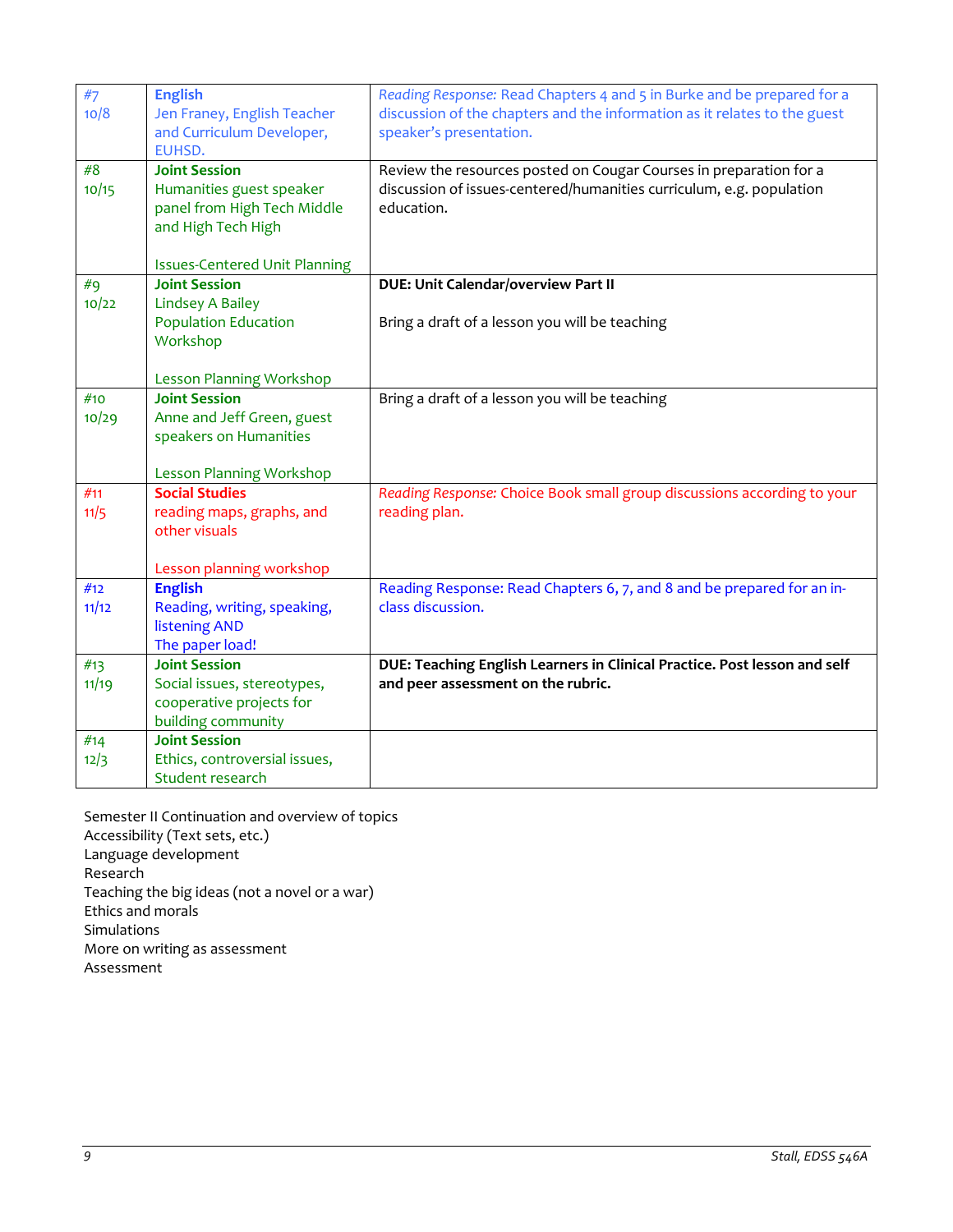

# California State University SAN N



333 South Twin Oaks Valley Road San Marcos, California 92096-0001<br>Tel: 760.750.4300 Fax: 760.750.3160 www.csusm.edu/education www.csusm.edu/education

# **Assignment Sheet EDSS 546 English**

| Candidate Name:          |                                                                                                                                                                                                                                                                                                                                                       |  |  |  |  |  |  |  |
|--------------------------|-------------------------------------------------------------------------------------------------------------------------------------------------------------------------------------------------------------------------------------------------------------------------------------------------------------------------------------------------------|--|--|--|--|--|--|--|
| E-Mail:                  | and the control of the control of the control of the control of the control of the control of the control of the                                                                                                                                                                                                                                      |  |  |  |  |  |  |  |
| School Site:             |                                                                                                                                                                                                                                                                                                                                                       |  |  |  |  |  |  |  |
| Clinical Practice Class: |                                                                                                                                                                                                                                                                                                                                                       |  |  |  |  |  |  |  |
|                          |                                                                                                                                                                                                                                                                                                                                                       |  |  |  |  |  |  |  |
|                          | Reading Responses (20 points possible)<br>$RR \#4$<br>Semester Curriculum Calendar/overview, Unit Calendar/overview (40 points possible)<br>Part I Part II<br>Teaching English Learners in Clinical Practice I: Lesson Design, Implementation and Reflection (40 points)<br>Thoughtful participation (assessed partially by Professional Dispositions |  |  |  |  |  |  |  |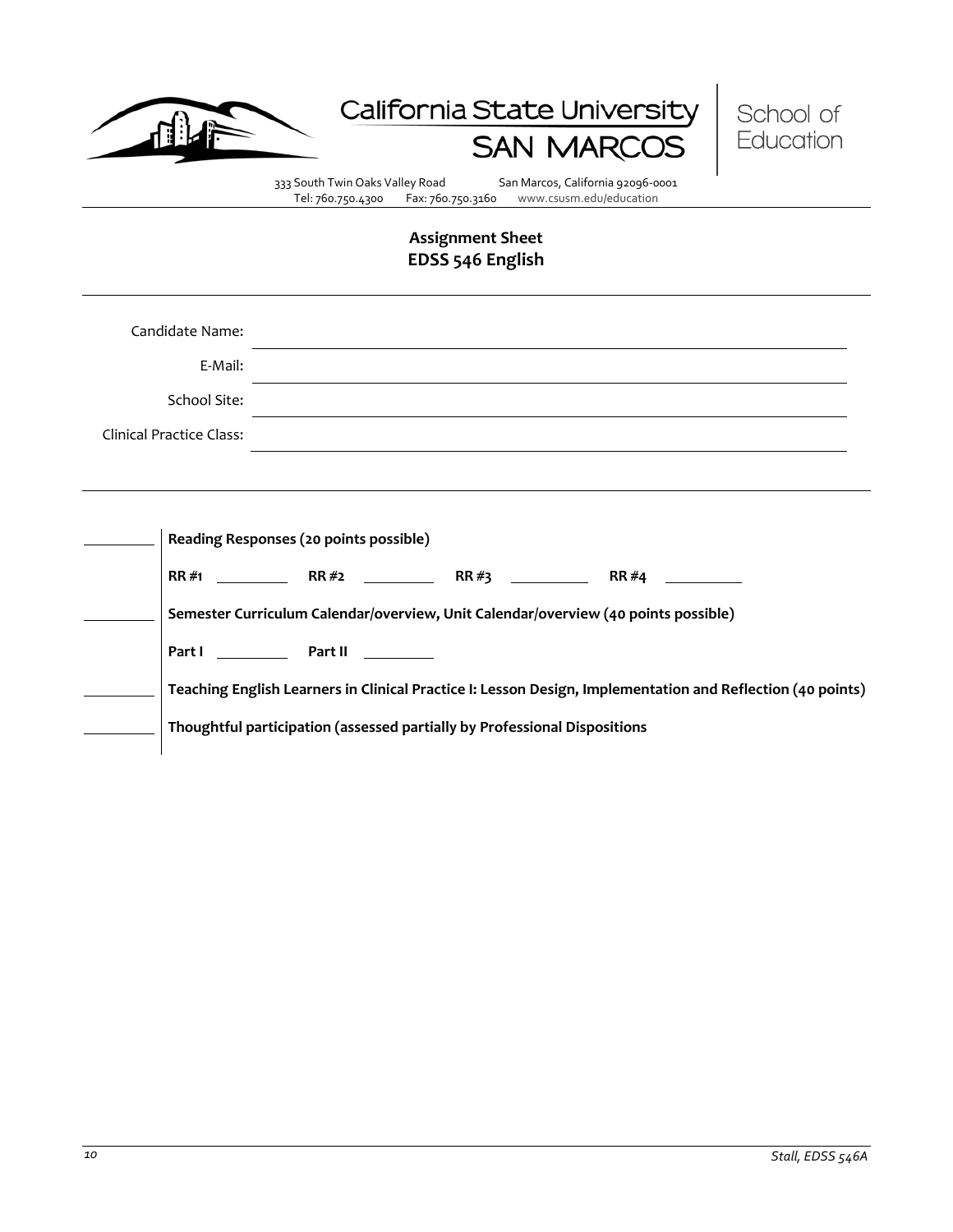

California State Universi



333 South Twin Oaks Valley Road San Marcos, California 92096-0001

Tel: 760.750.4300 Fax: 760.750.3160 www.csusm.edu/education

# **Teaching English Learners in Clinical Practice 1 Lesson Design, Implementation, and Reflection**

In this assignment, you will design a content lesson that is based on a Common core standard and CA Content standard and is differentiated for English Learners so as to ensure that your English Learner students have access to the core curriculum. You will also need to include an ELD standard in your lesson plan. You will implement the lesson and reflect upon your teaching. It is not a requirement, but I would suggest that you ask your cooperating teacher to observe you teaching this lesson and use the guide questions in the analysis and reflection to help you reflect on this lesson.

The following information should be included in your write-up.

Design the Lesson

- Information about your whole class, including linguistic background, content and academic language abilities, cultural considerations, and interests. You will likely have some of this information from your student survey.
- Physical, social, and emotional factors that influence the instruction of adolescents and how you use this knowledge to inform your teaching, especially in this particular class.
- Briefly describe the lesson, including content standards, an ELD standard, where the lesson fits into a unit or sequence of instruction, formative and summative assessment. (attach the actual lesson plan as an appendix).
- Describe the adaptations you have made to the lesson to ensure that your English Learners, at their particular levels, can access the curriculum, build academic language skills, and reach the learning goals you have identified for this lesson.
- Describe the assessment based on the content and ELD standards stated

Analyze the lesson after teaching

- Overall, what worked, what did not work, what would you modify the next time you teach the lesson.
- To what extent did the whole class achieve the learning goals?
- Overall, how well did the lesson connect with student backgrounds and interests?
- What will you do for students who did not achieve the learning goals?
- With regard to your English Learners, how well did the lesson work? not work?
- To what extent did the student achieve the content learning goals and the development of English?

Reflect on the lesson

- Given your analysis of this lesson and the student learning, how will you use this information to guide your planning for future lessons?
- What have you learned about the need for making adaptions for English Learners as you plan for differentiated instruction? Cite specific information about the students, your plan for instruction, and the analysis of the lesson to explain your answer.
- What are your professional development goals for continued progress and learning with regard to planning and differentiating instruction for English Learners?